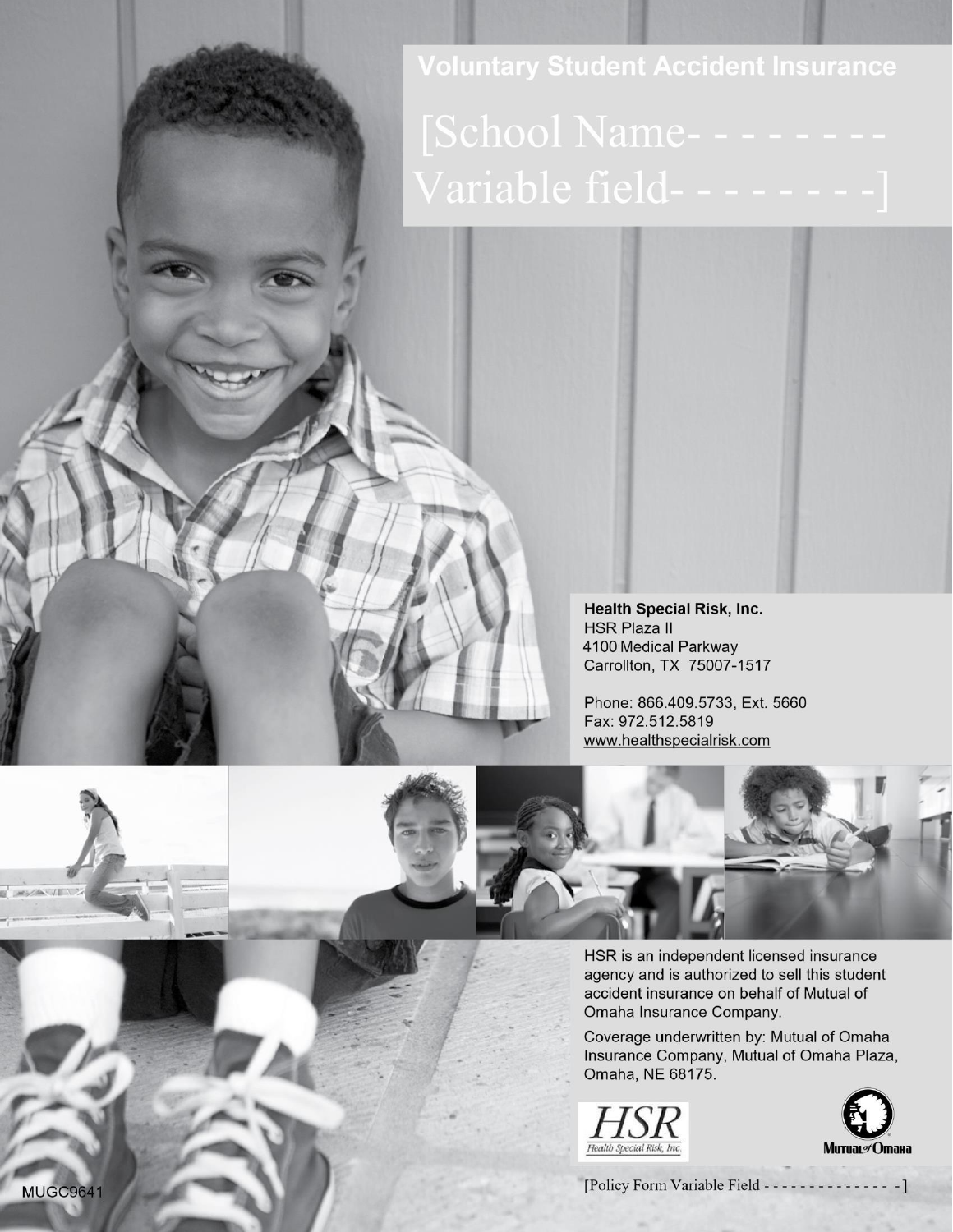# **NATIONAL**

**K-12 Voluntary Student Accident Insurance Coverage** 

(Not Available in AR, CA, CT, FL, ID, KS, KY, MD, MT, NC, NH, NY, OH, RI, SD, TX, VA & WA)

#### **Coverage underwritten by: Mutual of Omaha Insurance Company; Mutual of Omaha Plaza; Omaha, NE 68175**

#### **ELIGIBILITY:**

All registered students grades PreK-12 of a participating school/district.

#### **COVERAGE OPTIONS**

**AT SCHOOL COVERAGE:** Insurance coverage is provided during the hours and days when school is in session, while attending or participating in school sponsored and supervised activities on or off school premises (i.e. day field trips) and while participating in interscholastic athletics (except injuries incurred while participating in High School Football events/activities). Coverage is provided while traveling to, during or after such activities as a member of a group in transportation furnished or arranged by the Policyholder and traveling directly to or from the Insured's home premises and school premises when school is in session. If the Policyholder provides mandatory coverage for students under an At School,

Interscholastic Athletic/Activity or Football program, benefits will be payable under those programs before being considered under an At School Voluntary program.

**24-HOUR COVERAGE:** Provides coverage for injuries incurred 24-Hours a day, 365 days a year, at home, at school and while participating in interscholastic athletics (except injuries incurred while participating in High School Football events/activities). If the Policyholder provides mandatory coverage for students under an Interscholastic Athletic/Activity, Football or At School program, benefits will be payable under those programs before being considered under a 24-Hour Voluntary program.

FOOTBALL ONLY: Insurance coverage is provided for High School Football athletes during athletic tryouts, preseason play, practice, state interscholastic governing body approved conditioning, regular and post season play and for travel to, during or after covered athletic activities as a member of a group in transportation furnished and arranged by the school. If the Policyholder provides mandatory coverage for Football athletes under an Interscholastic Athletic/Activity or Football program, benefits will be payable under those programs before being considered under a

Voluntary Football Only program.

**EXTENDED DENTAL COVERAGE:** This is supplemental coverage for expenses resulting from covered accidental dental injuries. The dental benefits provided are: (a) 100% of Allowable Expense for examinations, X-Rays, endodontics and oral surgery to a maximum of \$10,000; or (b) dental expenses toward the cost of bridges, dentures or replacement of previous dental repairs to a maximum of \$250. No coverage is provided for orthodontics (braces) for any reason or damage or loss thereof. Extended Dental Coverage must be purchased in conjunction with a 24-Hour, At School or Football program; it cannot be purchased as stand alone coverage.

**COVERAGE PERIOD –** Coverage under the At School, 24-Hour and Football programs begins on the date of premium receipt but not before the start of the school year activities. At School Coverage ends at the close of the regular nine-month school term. 24-Hour Coverage ends when school reopens for the following fall term. Coverage is available under both plans throughout the school year at the premiums quoted **(no pro rata premiums available).**

#### **BENEFITS**

**ACCIDENT MEDICAL EXPENSE:** When a covered injury to an Insured results in treatment by a physician or surgeon beginning within 60 days of the date of the accident; we will pay benefits as shown in the **Schedule of Benefits**, in excess of the Medical Deductible, if any. Only eligible medical expenses incurred by the Insured within 52 weeks from the date of the accident are covered. Benefits for any one accident shall not exceed in the aggregate the maximum Medical Benefit of \$25,000. We will pay the Medical Expenses an Insured incurs for covered services that exceed amounts payable by any Other Insurance Plan, subject to the Deductible, Benefit Percentage, and Benefit Period.

**ACCIDENTAL DEATH AND SPECIFIC LOSS:** Benefits are paid for losses incurred within 180 days from the date of Injury. The following benefits (the largest applicable amount) are paid in addition to the medical benefit: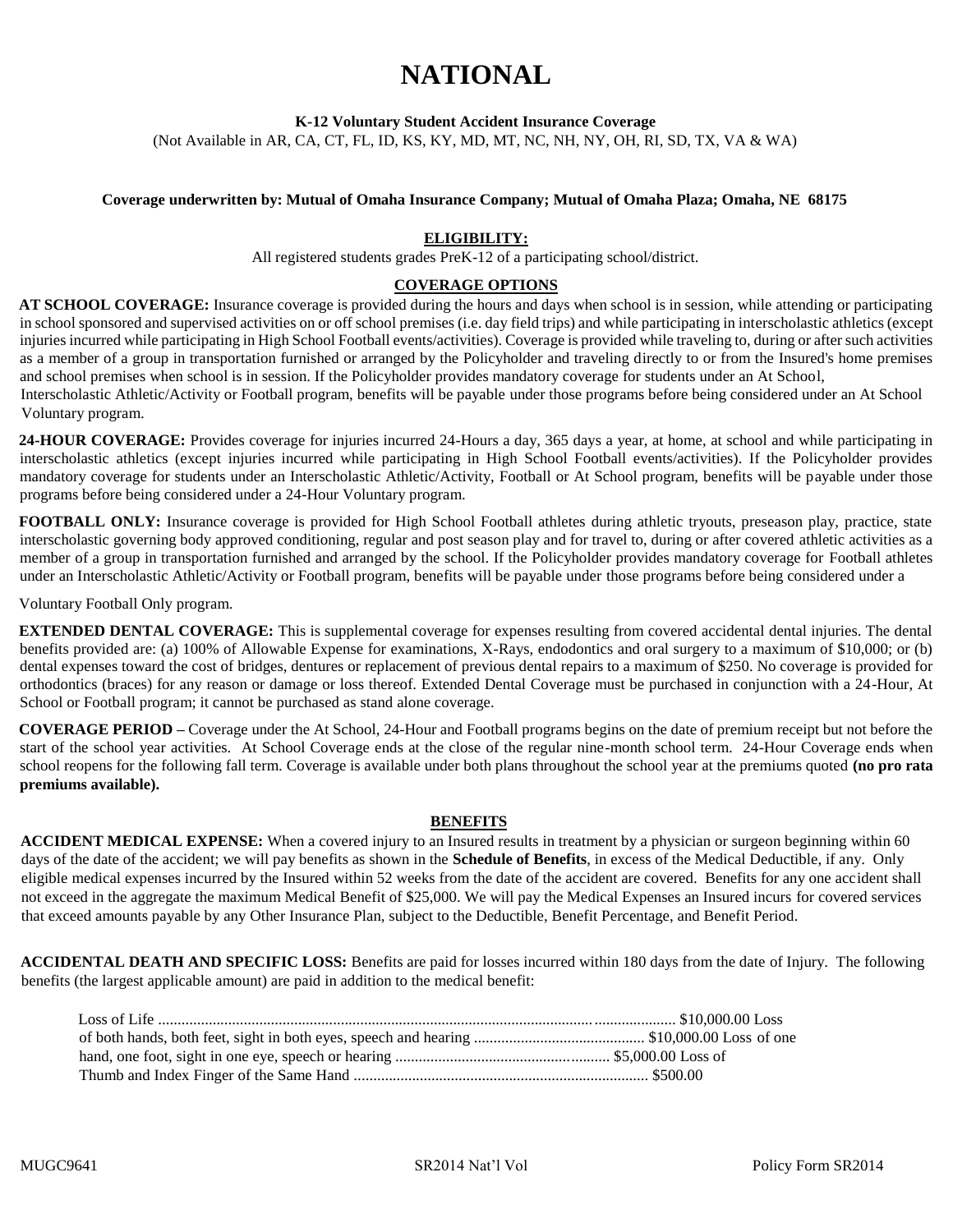"Loss" means, with regard to hands and feet, actual severance above the wrist or ankle joint, with regard to sight, speech or hearing the total and irrevocable loss thereof. Loss means, with regard to thumb and index finger of the same hand, severance of two or more entire phalanges of both the thumb and index finger.

#### **DEFINITIONS**

*Allowable Expense* means a Medical Expense otherwise payable under the policy that is not in excess of the 80<sup>th</sup> percentile identified on Context4HealthCare (the "Database"). When there is, in Our determination, minimal data available from the Database for a Medical Expense, We will determine the amount to pay by calculating the unit cost for the applicable service category using the Database and multiplying that by the relative value of the Medical Expense based upon a commercially available relative value scale selected by Us. In the event of an unusually complex medical procedure, a Medical Expense for a new procedure or a Medical Expense that otherwise does not have a relative value that is in Our determination applicable, We will assign a relative value. The Medical Expenses We pay may not reflect the actual charges of a provider and does not take into account the provider's training, experience or category of licensure. A provider may charge the Insured the difference between what the provider charges and the amount We pay under the policy. The Database will be updated by us as information becomes available from the supplier, up to twice each year. We may modify the Database in Our discretion to reflect Our experience. We have the right, in Our discretion, to substitute or replace the Database with another database or databases of comparable purpose, with or without notice.

*Injury* means bodily harm which: (1) requires treatment by a Physician; (2) results in loss due to an Accident, independent of Sickness and all other causes; and (3) occurs within the Scope of Coverage.

*Hospital* means an institution which: (1) is operated pursuant to law; (2) is primarily and continuously engaged in providing medical care and treatment to sick and injured persons on an inpatient basis; (3) is under the supervision of a staff of Physicians; (4) provides 24-hour nursing service by or under the supervision of a graduate registered nurse (R.N.); and (5) has medical, diagnostic and treatment facilities, with major surgical facilities on its premises or available to it on a prearranged basis. Hospital does not include: (1) a clinic or facility for: (a) convalescent, custodial, educational or nursing care; (b) the aged, drug addicts or alcoholics; (c) rehabilitation; or (2) a military or veterans hospital or a hospital contracted for or operated by a national government or its agency unless: (a) the services are rendered on an emergency basis; and (b) the individual has a legal liability to pay for the services given in the absence of insurance.

#### **EXCLUSIONS AND LIMITATIONS**

We will not pay benefits for a loss due to or expenses incurred for:

(1) intentionally self-inflicted injury, suicide while sane or insane; (2) voluntary self-administration of any drug or chemical substance not prescribed by or not taken according to the directions of the Insured's Physician; (3) Injury caused by, attributable to, or resulting from the Insured's Intoxication; (4) Injury caused by, attributable to, or resulting from the Insured's use of a Controlled Substance unless administered on the advice of a Physician and taking the prescribed dosage; (5) operating a motor vehicle under the influence of a Controlled Substance unless administered on the advice of a Physician and taking the prescribed dosage; (6) operating a motor vehicle while having a blood alcohol level that equals or exceeds the legal limit for operating a motor vehicle in the state or jurisdiction where the Injury occurred; (7) commitment of or an attempt to commit a felony, or engagement in an illegal activity; (8) participation in a riot or insurrection; (9) any Injury that results from fighting, brawling, assault or battery; (10) an act of declared or undeclared war; (11) active duty service in any Armed Forces; (12) operating, learning to operate, or serving as a pilot or crew member of any aircraft unless specified in the INSURED RISKS section of this policy; (13) mountaineering (engaging in the sport of scaling mountains generally requiring the use of picks, ropes, or other special equipment); (14) parachuting, except for self-preservation; (15) snow skiing, scuba diving, bob-sledding, bungee jumping, ballooning, flight in an ultralight aircraft, sky diving, hang-gliding, glider flying, sailplaning, or parasailing; (16) participation in professional or amateur racing; (17) injuries associated with activities or travel outside the United States; (18) sickness, disease, bodily or mental infirmity or medical or surgical treatment thereof, bacterial or viral infection, regardless of how contracted. This does not exclude bacterial infection that is the natural and foreseeable result of an Injury or accidental food poisoning; (19) dental treatment or dental X-rays, except as otherwise provided, and only when Injury occurs to sound natural teeth; (20) orthodontic braces or appliances; (21) any loss for which benefits are paid under state or federal worker's compensation, employers' liability, or occupational disease law; (22) charges which the Insured would not have to pay if the Insured did not have insurance; (23) a charge which is in excess of the Allowable Expense; (24) cosmetic surgery, except reconstructive surgery due to a covered Injury; (25) participation in semi-professional and professional sports, play or practice, or any related travel; (26) participation in practice or play of any sports activity, including travel to and from games and practice, unless specified in this policy; (27) assistant surgeon services, unless specified in this policy; (28) elective treatment or surgery that is not prescribed by a Physician and is not Medically Necessary, health treatment, or examination where no Injury is involved; (29) Pre-existing Conditions; (30) any Heart or Circulatory Malfunction; (31) loss caused by or resulting from nuclear radiation or the release of nuclear energy; (32) services or treatment incurred to the extent that they are paid or payable under any Other Insurance Plan; (33) services or treatment incurred to the extent that they are paid or payable under any automobile insurance policy without regard to fault. This exclusion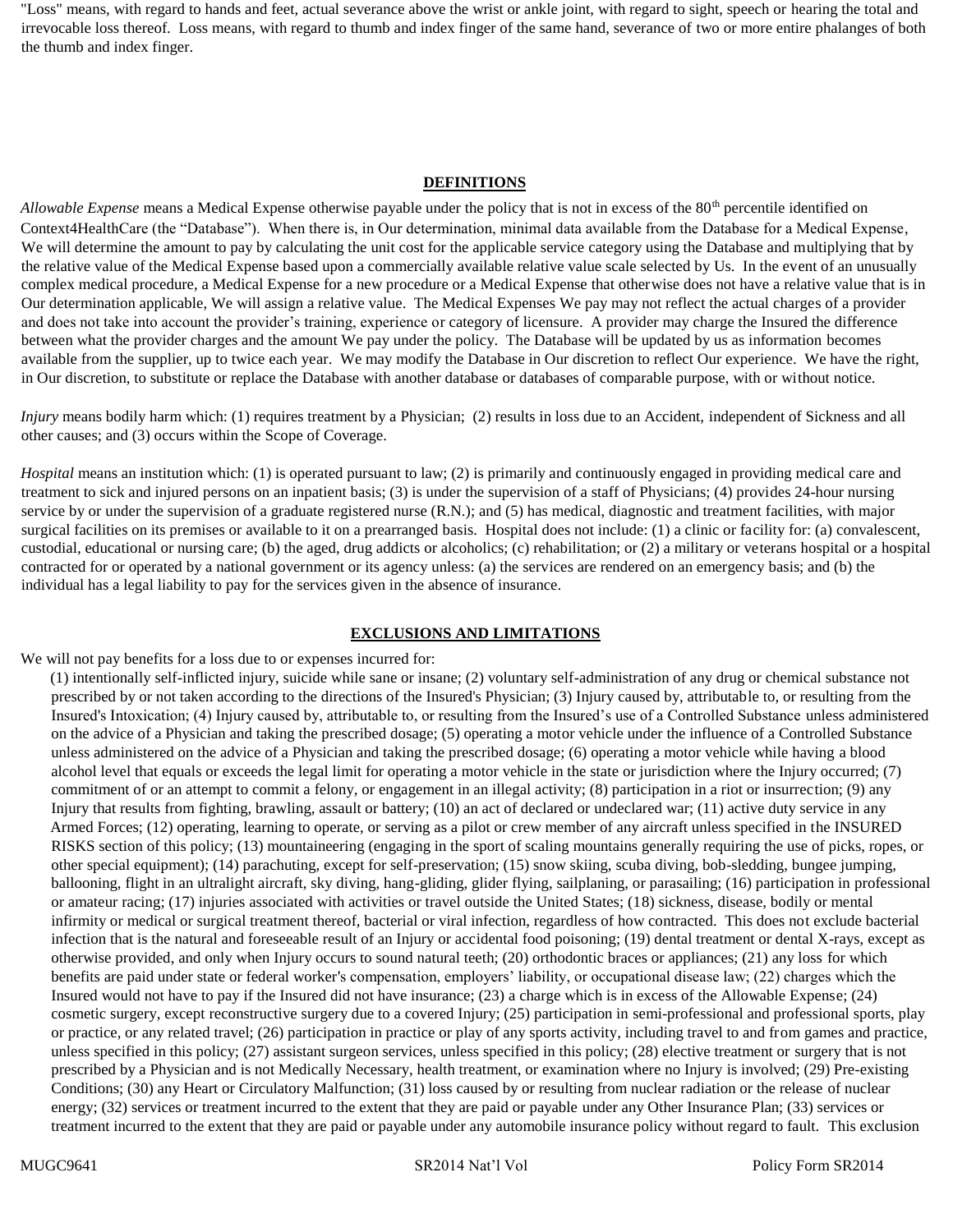does not apply in any state where it is prohibited; (34) travel in or upon: (a) a snowmobile; (b) any two or three wheeled motor vehicle; (c) any off-road motorized vehicle not requiring licensing as a motor vehicle in the jurisdiction where operated; (35) any Accident in which the Insured is operating a motor vehicle without a current and valid motor vehicle operator's license (except in a driver's education program); (36) treatment of temporomandibular joint (TMJ) disorders involving the installation of crowns, pontics, bridges or abutments or the installation, maintenance or removal of orthodontic or occlusal appliances or equilibration therapy.

### NATIONAL

# VOLUNTARY STUDENT ACCIDENT INSURANCE

| <b>SCHEDULE OF BENEFITS</b>                                                                                                            |                                                                                                       |                                                                                        |  |
|----------------------------------------------------------------------------------------------------------------------------------------|-------------------------------------------------------------------------------------------------------|----------------------------------------------------------------------------------------|--|
| <b>INPATIENT:</b>                                                                                                                      | <b>LOW OPTION</b>                                                                                     | <b>HIGH OPTION</b>                                                                     |  |
| Room & Board                                                                                                                           | Semi-Private Room Rate/\$150 per day                                                                  | 80% of Allowable Expense/Semi-Private                                                  |  |
|                                                                                                                                        | maximum                                                                                               | <b>Room Rate</b>                                                                       |  |
| Hospital Miscellaneous                                                                                                                 | Up to \$600 per day maximum                                                                           | Up to \$1,200 per day maximum                                                          |  |
| <b>Registered Nurse</b>                                                                                                                | 75% of Allowable Expense                                                                              | 100% of Allowable Expense                                                              |  |
| <b>Physician's Nonsurgical Visits</b>                                                                                                  | Up to \$40 first day; \$25 per day                                                                    | Up to \$60 first day; \$40 per day                                                     |  |
|                                                                                                                                        | thereafter                                                                                            | thereafter                                                                             |  |
|                                                                                                                                        | (Benefits are limited to one visit per day and do not apply when related to surgery)                  |                                                                                        |  |
| <b>OUTPATIENT:</b>                                                                                                                     |                                                                                                       |                                                                                        |  |
| <b>Hospital Outpatient Surgery - Facility</b>                                                                                          | Up to \$1,000 maximum Up to \$1,200 per day maximum Charge                                            |                                                                                        |  |
| <b>Physician's Nonsurgical Visits</b>                                                                                                  | Up to \$40 first day; \$25 per day                                                                    | Up to \$60 first day; \$40 per day                                                     |  |
|                                                                                                                                        | thereafter                                                                                            | thereafter                                                                             |  |
|                                                                                                                                        | (Benefits are limited to one visit per day and do not apply when related to surgery or physiotherapy) |                                                                                        |  |
| Physiotherapy                                                                                                                          | thereafter/5 day maximum<br>maximum                                                                   | Up to \$30 first day; \$20 per day Up to \$60 first day; \$40 per day thereafter/5 day |  |
| <b>Emergency Room</b>                                                                                                                  | Up to \$150 maximum                                                                                   | Up to \$300 maximum                                                                    |  |
|                                                                                                                                        | (Use of room and supplies; treatment must be rendered within 72 hours from time of injury)            |                                                                                        |  |
| <b>Xreading)-Ray Services (Includes charges for</b>                                                                                    | \$200 maximum                                                                                         | \$600 maximum                                                                          |  |
| <b>Diagnostic Imaging - Cat Scan/MRI</b>                                                                                               | \$300 maximum                                                                                         | \$600 maximum                                                                          |  |
| (includes charges for reading)                                                                                                         |                                                                                                       |                                                                                        |  |
| Laboratory                                                                                                                             | \$50 maximum                                                                                          | \$300 maximum                                                                          |  |
| <b>Injections</b>                                                                                                                      | Up to \$25/injury                                                                                     | Up to \$25/injury                                                                      |  |
| Prescription Drugs \$75 maximum \$200 maximum Orthopedic Braces and Appliances \$75 maximum \$140 maximum                              |                                                                                                       |                                                                                        |  |
| <b>INPATIENT AND/OR OUTPATIENT:</b>                                                                                                    |                                                                                                       |                                                                                        |  |
| Surgeon's Fees \$1,000 maximum. (No more than one                                                                                      | \$1,200 maximum. (No more than one                                                                    | procedure through the                                                                  |  |
| same incision procedure through the same incision                                                                                      |                                                                                                       |                                                                                        |  |
|                                                                                                                                        | will be paid)                                                                                         | will be paid)                                                                          |  |
| Anesthetist/Assistant Surgeon 20% of surgeon's allowance 25% of surgeon's allowance Ambulance \$300 maximum \$800                      |                                                                                                       |                                                                                        |  |
| maximum Consultant \$200 maximum \$400 maximum                                                                                         |                                                                                                       |                                                                                        |  |
| <b>Treatment of Heat Exhaustion</b>                                                                                                    | 100% of Allowable Expense                                                                             | 100% of Allowable Expense                                                              |  |
|                                                                                                                                        |                                                                                                       |                                                                                        |  |
| Dental Up to \$200 per tooth (Benefits are paid on sound natural teeth only) Up to \$500 per tooth (Benefits are paid on sound natural |                                                                                                       |                                                                                        |  |
| teeth only)                                                                                                                            |                                                                                                       |                                                                                        |  |
| <b>Replacement of Eyeglasses, Contact \$200 maximum (When broken as a</b>                                                              |                                                                                                       | \$300 maximum (When broken as a Lenses and                                             |  |

Hearing Aids result of a covered injury) result of a covered injury)

### **PLAN & RATE OPTIONS**

| (Make your selection on the enrollment form attached). |                          |  |  |
|--------------------------------------------------------|--------------------------|--|--|
| <b>COVERAGE PLANS</b>                                  | <b>HIGH OPTION RATES</b> |  |  |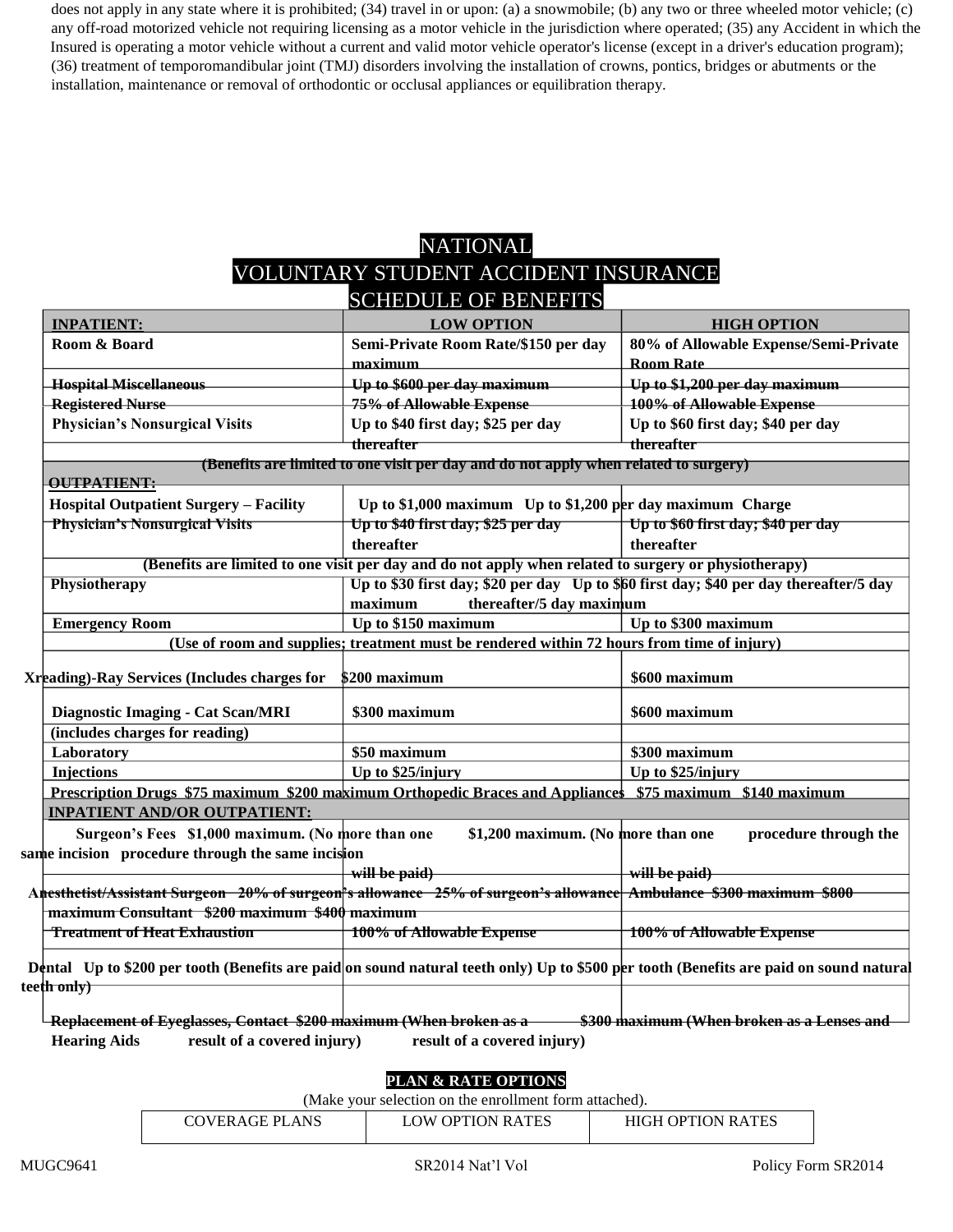|                                       | <b>Extended Dental</b>      | \$9.65   | \$9.65   |                                     |
|---------------------------------------|-----------------------------|----------|----------|-------------------------------------|
| <b>RETAIN THIS</b>                    | 24-Hour                     | \$86.65  | \$132.65 | <b>DESCRIPTION</b>                  |
| <b>FOR YOUR</b><br><b>Retain this</b> | 24-Hour Summer Only         | \$22.45  | \$35.30  | <b>RECORDS.</b><br>student accident |
| insurance flyer,                      | At School                   | \$21.40  | \$31.00  | and your                            |
| canceled check,                       | <b>High School Football</b> | \$147.65 | \$230.05 | money order                         |
| receipt or credit                     | Spring High School Football | \$58.85  | \$92.00  | card receipt as                     |
| your record of                        |                             |          |          | coverage. This                      |

**flyer has been designed to illustrate the highlights of this insurance. All student accident insurance information is subject to the provisions of Policy Form SR2014 and state special versions. Exclusions and Limitations will apply. Should there be any discrepancy between the policy and this student accident information, policy provisions will prevail.**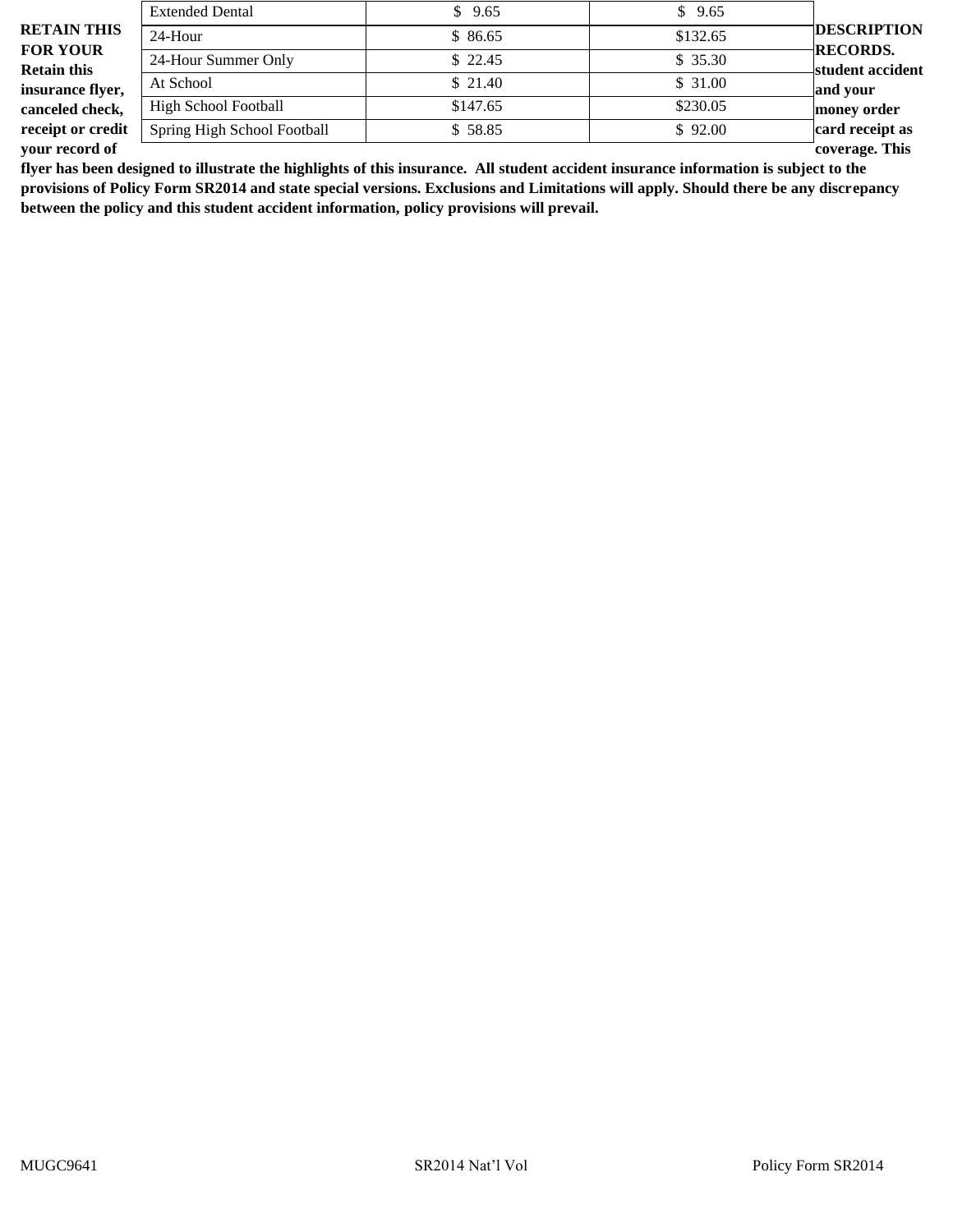

## **VOLUNTARY STUDENT ACCIDENT INSURANCE ENROLLMENT FORM**

**(Not Available in AR, CA, CT, FL, ID, KS, KY, MD, MT, NC, NH, NY, OH, RI, SD,** 

**TX, VA & WA)** 

| <b>Street</b>         | City | <b>State</b>                                                                                                                                                                                                                                                                                                                                                                                                  | Zip |
|-----------------------|------|---------------------------------------------------------------------------------------------------------------------------------------------------------------------------------------------------------------------------------------------------------------------------------------------------------------------------------------------------------------------------------------------------------------|-----|
| (Required to Process) |      |                                                                                                                                                                                                                                                                                                                                                                                                               |     |
|                       |      |                                                                                                                                                                                                                                                                                                                                                                                                               |     |
|                       |      | Date: $\frac{1}{\sqrt{1-\frac{1}{2}}\sqrt{1-\frac{1}{2}}\sqrt{1-\frac{1}{2}}\sqrt{1-\frac{1}{2}}\sqrt{1-\frac{1}{2}}\sqrt{1-\frac{1}{2}}\sqrt{1-\frac{1}{2}}\sqrt{1-\frac{1}{2}}\sqrt{1-\frac{1}{2}}\sqrt{1-\frac{1}{2}}\sqrt{1-\frac{1}{2}}\sqrt{1-\frac{1}{2}}\sqrt{1-\frac{1}{2}}\sqrt{1-\frac{1}{2}}\sqrt{1-\frac{1}{2}}\sqrt{1-\frac{1}{2}}\sqrt{1-\frac{1}{2}}\sqrt{1-\frac{1}{2}}\sqrt{1-\frac{1}{2}}$ |     |

| PLEASE CHECK YOUR SELECTION BELOW: |                   |                              |  |
|------------------------------------|-------------------|------------------------------|--|
| <b>COVERAGE PLANS</b>              | <b>LOW OPTION</b> | <b>HIGH</b><br><b>OPTION</b> |  |
| 24-Hour                            | $$86.65*$         | $$132.65*$                   |  |
| 24-Hour Summer Only                | $$22.45*$         | $$35.30*$                    |  |
| At School                          | $$21.40*$         | $$31.00*$                    |  |
| <b>High School Football</b>        | $$147.65*$        | $$230.05*$                   |  |
| Spring High School Football        | $$58.85*$         | $$92.00*$                    |  |